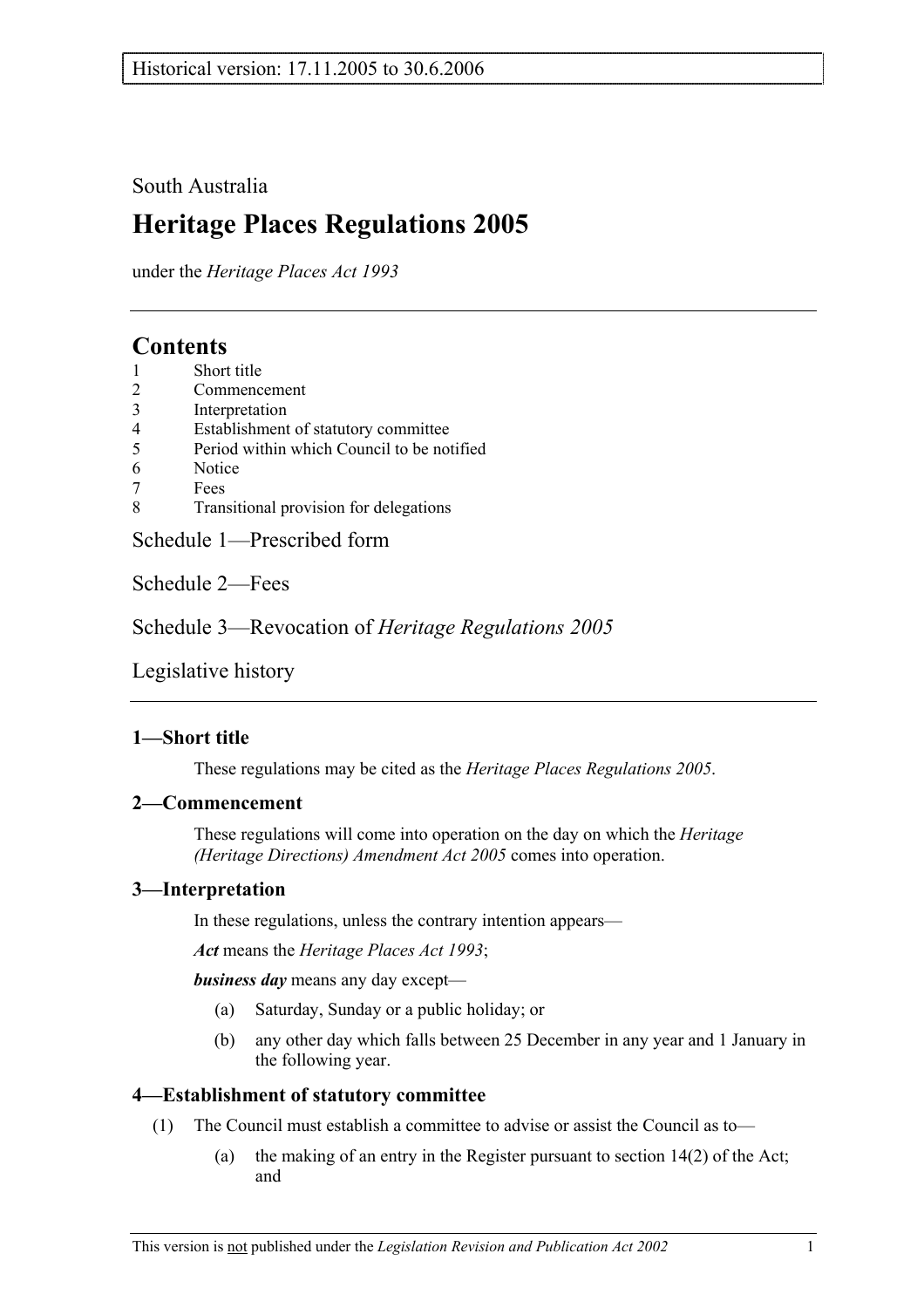- (b) the designation of a State Heritage Place pursuant to section 14(7) of the Act; and
- (c) the provisional entry of a particular place in the Register pursuant to section 17 of the Act (on the basis that the committee will act as the Council's delegate in relation to this matter).
- (2) The members of the committee—
	- (a) will be appointed by the Council; and
	- (b) in accordance with terms and conditions determined by the Council.

## **5—Period within which Council to be notified**

For the purposes of section  $27(2)(b)$  of the Act—

- (a) the prescribed period for notifying the Council of the location of an object is 5 business days from the date of discovery; and
- (b) the prescribed period for furnishing information to the Council is 10 business days from the date on which the Council requested the provision of the relevant information, or such longer period as the Council may allow.

## **6—Notice**

For the purposes of paragraph (a) of section 38A(5) of the Act, a notice of the Minister under that paragraph must be in the form prescribed by Schedule 1.

### **7—Fees**

- (1) The fees set out in Schedule 2 are payable to the Council.
- (2) The Council may waive or reduce a fee if satisfied that it is appropriate to do so in a particular case.

## **8—Transitional provision for delegations**

A delegation made by the State Heritage Authority may continue to operate as if it were a delegation made by the Council until that delegation is varied or revoked by the Council.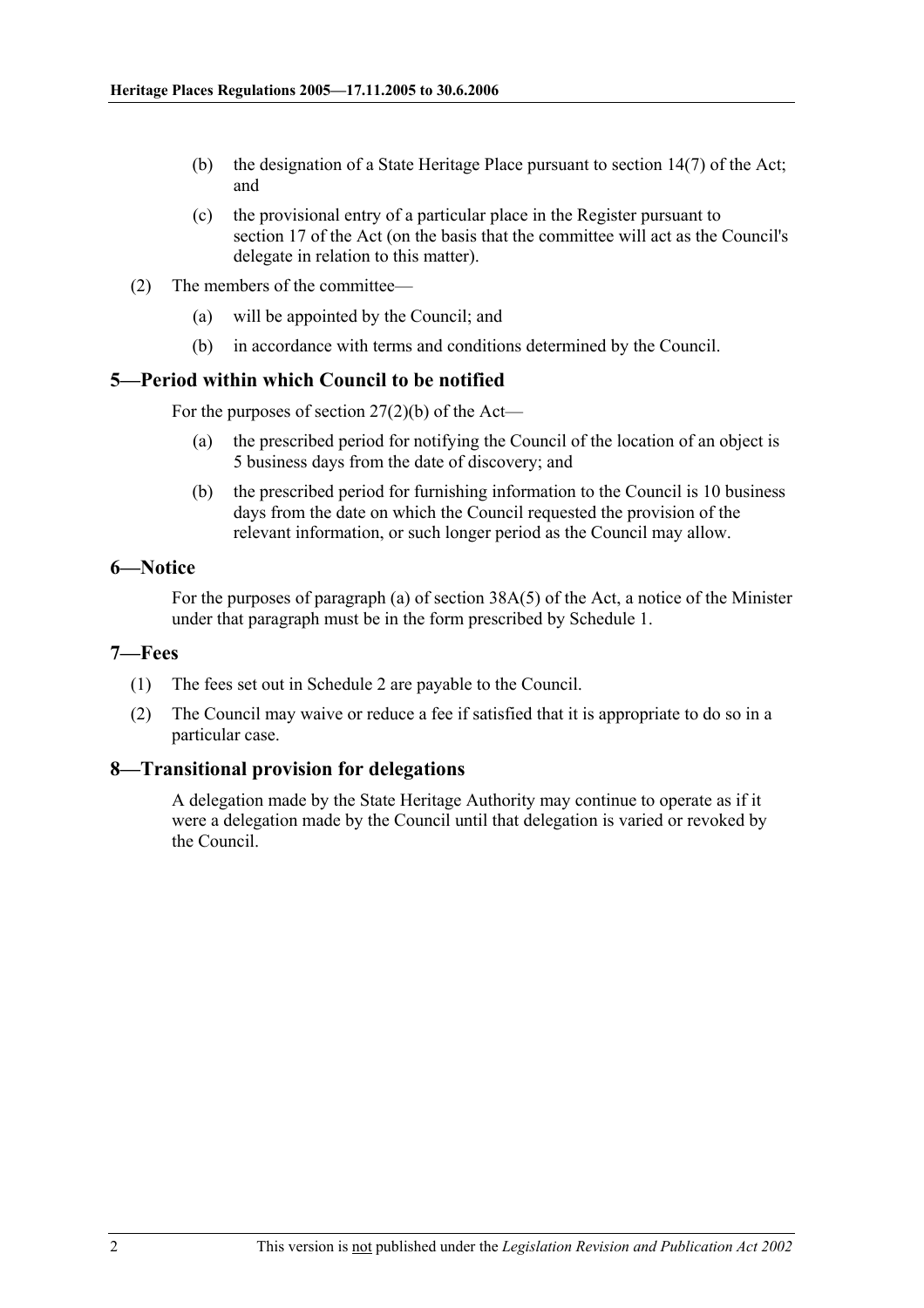File No

## **Schedule 1—Prescribed form**

### Heritage Places Act 1993

NOTICE for the purposes of section 38A(5) of the Act

| <b>PART A-Notice</b>                                                                    |               |                 |  |
|-----------------------------------------------------------------------------------------|---------------|-----------------|--|
| To:                                                                                     |               |                 |  |
| Title: Mr/Mrs/Ms                                                                        | Last<br>Name: | Given<br>Names: |  |
| Company Name<br>(if applicable):                                                        |               |                 |  |
| Postal Address:                                                                         |               |                 |  |
| Street Address (if different<br>from above) or other<br>information relevant to service |               |                 |  |

- $\mathbf{1}$ It is alleged that you have engaged in conduct in contravention of the Heritage Places Act 1993 ("the Act"). The particulars of the alleged contravention are set out in Part B of this notice.
- $\overline{2}$ The purposes of this notice is to give you the opportunity to elect to be prosecuted for the alleged contravention under section  $38A(5)(a)$  of the Act. If you do not elect to be prosecuted, the Minister, a local council, or any other person acting with the leave of the Environment, Resources and Development Court may commence civil penalty proceedings under section  $38A(1)(c)$  of the Act for the purposes of obtaining an order from the Court that you pay into the South Australian Heritage Fund an amount as a monetary penalty on account of the contravention. In these civil proceedings, any contravention of the Act would only need to be proved "on the balance of probabilities".
- If you elect to be prosecuted rather than facing the civil penalty proceedings, you 3 must serve a written notice on the Minister within 21 days after service of this notice.
- $\overline{\mathbf{A}}$ The following matters are relevant to the provision of a notice of election to the Minister:
	- $(1)$ The notice must be addressed to the Minister as follows:

### [Insert relevant information]

 $(2)$ You may choose to use the pro forma notice to the Minister attached to this document, or you may inform the Minister by letter if you so wish.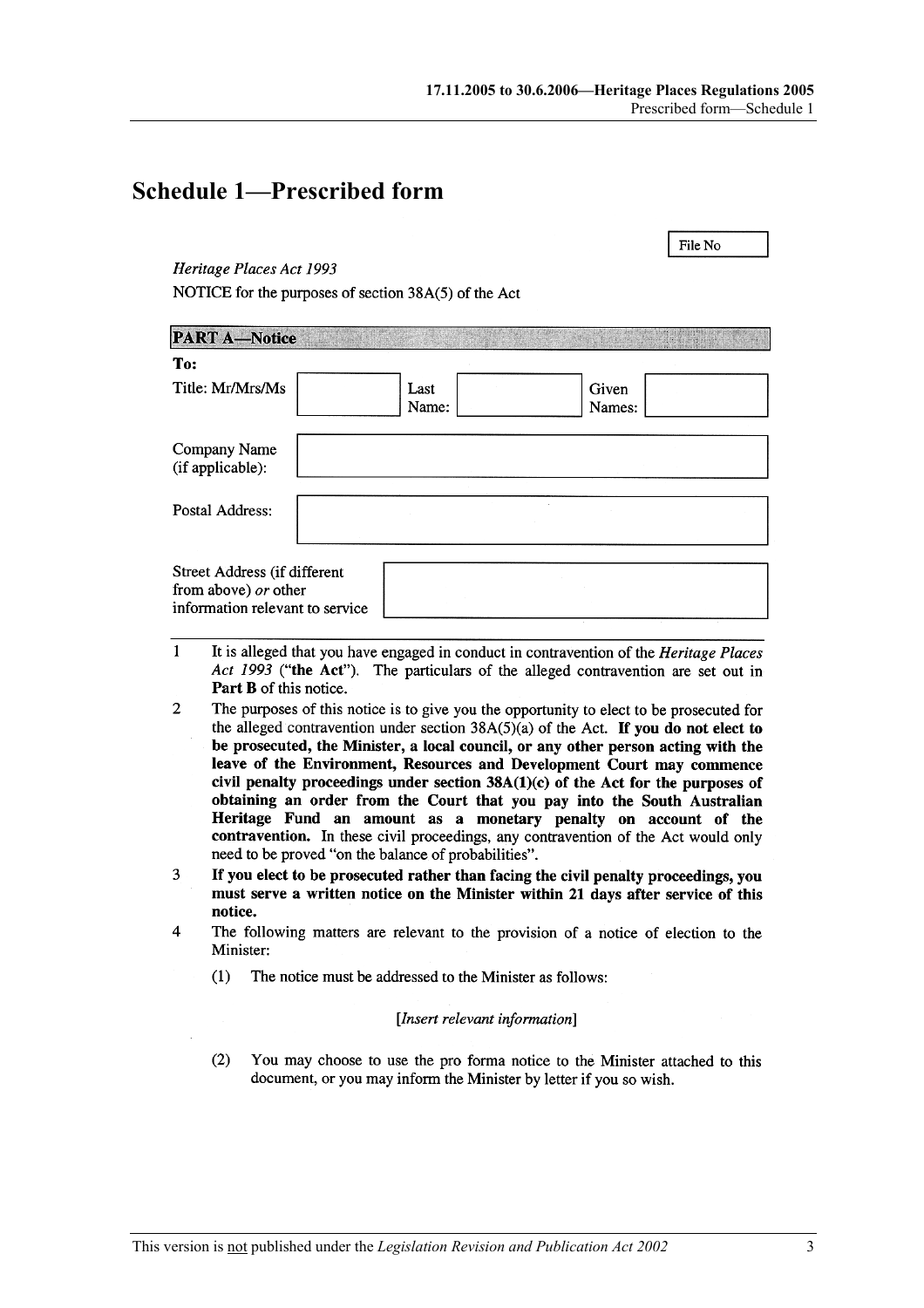- $(3)$ Please quote your name and the File Number shown at the top of this document.
- $(4)$ be Additional information about the Act can obtained from www.environment.sa.gov.au/heritage. Information concerning this Notice can be obtained by telephone from the Manager, Heritage Branch-Telephone [insert relevant number]. There is also some additional general information set out below.
- If you do not respond within 21 days after service of this notice, proceedings  $(5)$ may be commenced to recover the "civil penalty" in the Environment, Resources and Development Court.

| <b>PART B-Particulars of alleged contravention</b> |              |
|----------------------------------------------------|--------------|
| Name of State Heritage<br>Place (if applicable):   | Register No: |
| Address or Location:                               |              |
| The details of the contravention are as follows:   |              |
|                                                    |              |
|                                                    |              |
| Issued by:                                         | Date:        |

### **PART C-General information**

#### $\mathbf{1}$ **Heritage Places Act 1993**

The *Heritage Places Act 1993* is an Act to make provision for the identification, recording and conservation of places and objects of non-Aboriginal heritage significance, to establish the South Australian Heritage Council, and for other purposes.

#### $\overline{2}$ **Section 38A-ERD Court**

- Subsection (1) allows an order to be made only where a contravention of the Act  $\bullet$ has occurred.
- Subsection (1)(c) allows the Court to order a monetary penalty to be paid into the South Australian Heritage Fund on account of the breach. A monetary penalty such as this is sometimes known as a "civil penalty" because it is a financial penalty imposed by a Court in civil proceedings. The penalty is intended as a deterrent.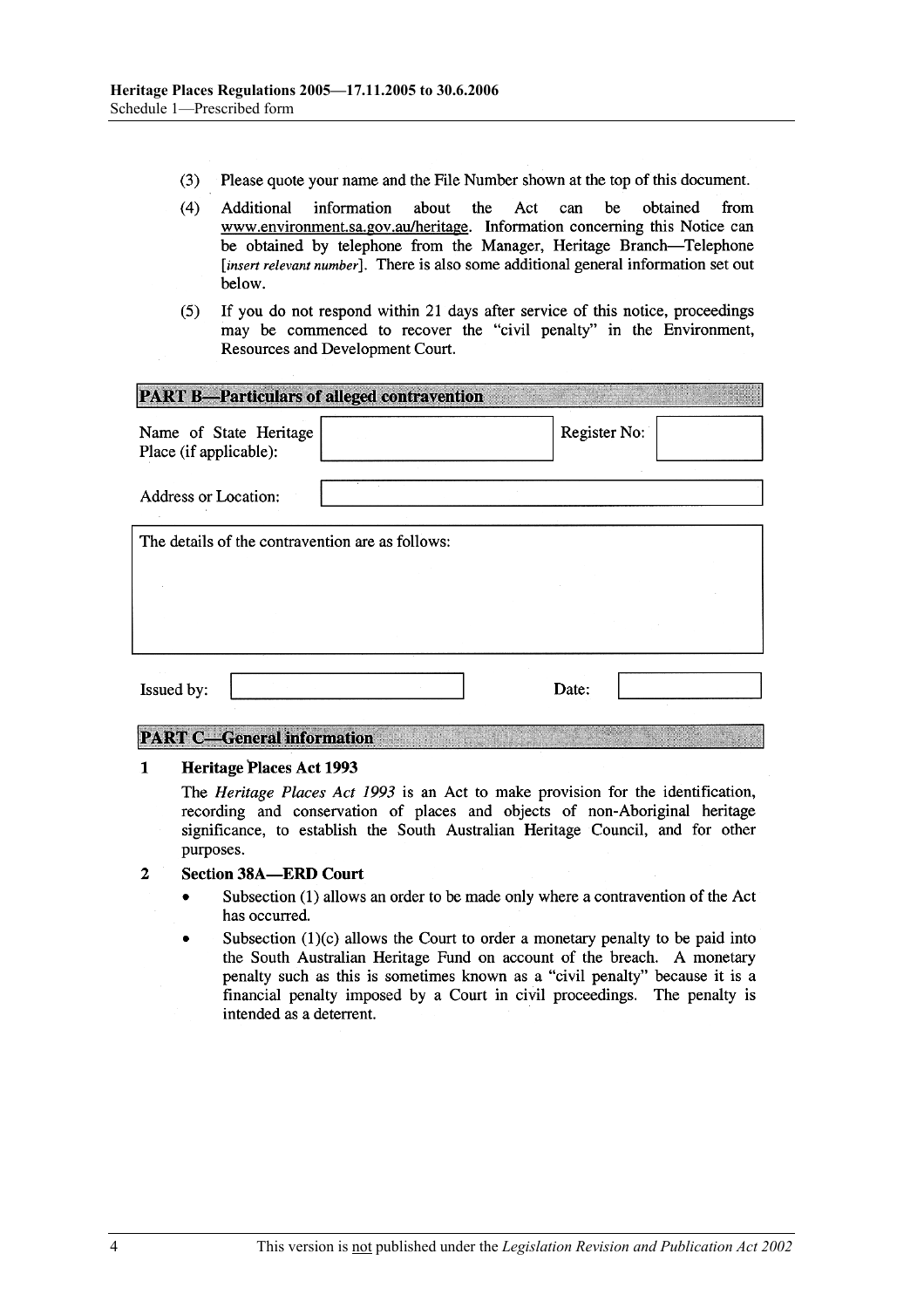- Subsection  $(5)(a)(i)$  imposes limits on the circumstances and manner of application and use of a civil penalty order. A person who is faced with the possibility of a civil penalty may elect to be prosecuted for a criminal offence, which must be proved at the higher standard of "beyond reasonable doubt".
- For the purposes of allowing a person to make an election, the Minister must serve a notice on the person advising the person that he or she may, by written notice to the Minister, elect to be prosecuted for the contravention, and allowing the person not less than 21 days to do so. This is the reason for the service of this notice.
- 3 Proceedings for a civil penalty are stayed if criminal proceedings are started or have already been started against the person for an offence that is the same (or substantially the same) as the conduct alleged to constitute the contravention to which the proceedings relate. They may be resumed if the criminal proceedings do not result in a formal finding of guilty being made against the person.
- $\overline{4}$ If an amount is paid in the civil proceedings, criminal proceedings may not be initiated against the person for an offence constituted by conduct that is the same (or substantially the same) as the conduct alleged to constitute the contravention in relation to which the amount has been paid.

#### **Attachment**

3

 $\overline{4}$ 

#### **Notice to the Minister**

 $\mathbf{1}$ I have received a notice from the Minister under section  $38A(5)(a)$  of the *Heritage* Places Act 1993 ("the Act") in connection with the proposed commencement of civil penalty proceedings in respect of a contravention of the Act.

The File No is:

In accordance with section  $38A(5)(a)$  of the Act I HEREBY GIVE NOTICE that I  $\overline{2}$ elect to be prosecuted for the alleged contravention.

| Name in full:                     |  |  |
|-----------------------------------|--|--|
| Signed:                           |  |  |
| Please also print signature here: |  |  |
| Contact details:                  |  |  |
| Date:                             |  |  |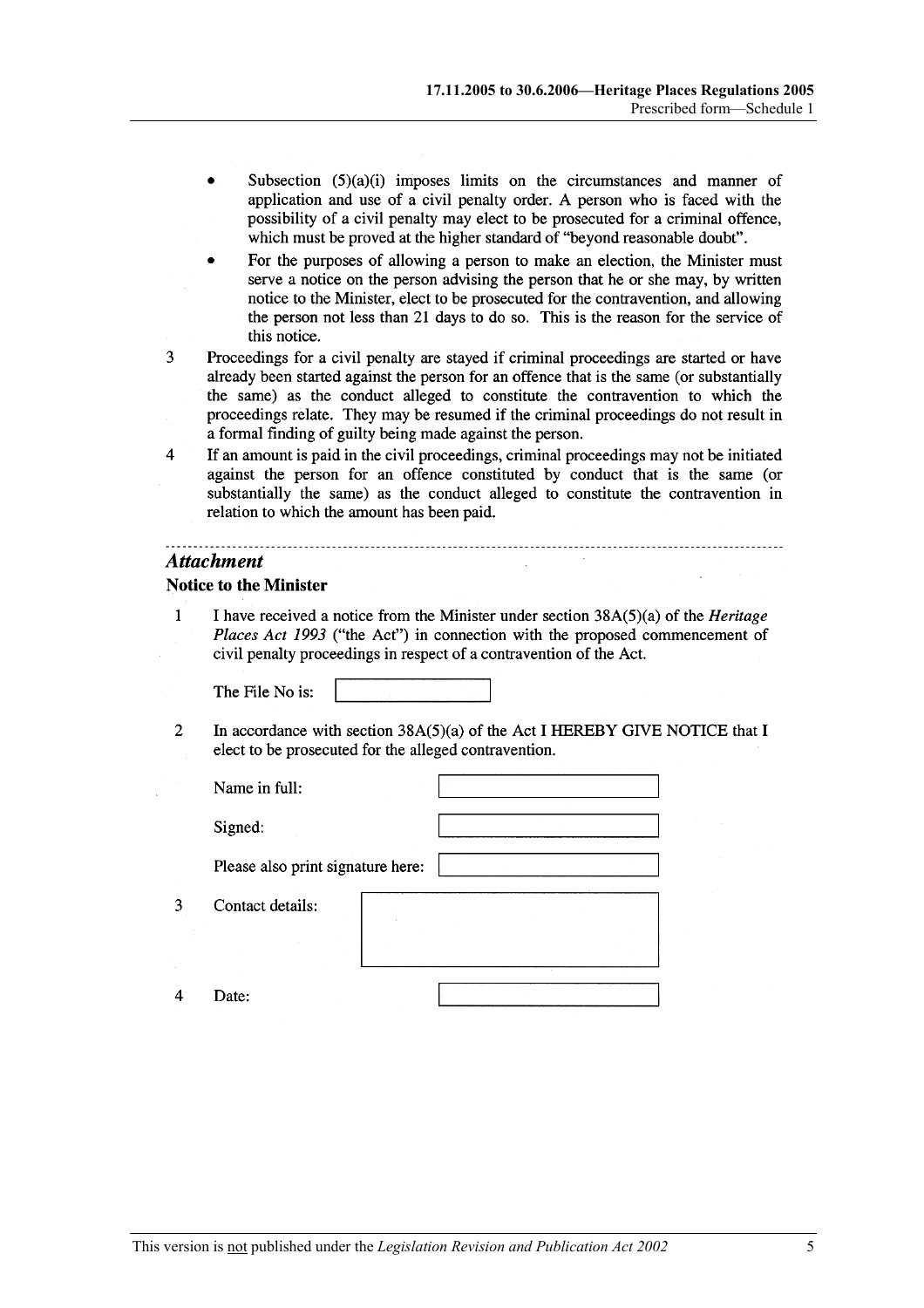# **Schedule 2—Fees**

| $\overline{1}$ | Act      | Certified copy of an entry in the Register in relation to a State Heritage<br>Place, or an object identified by the Council under section 14(2) of the | \$23                                               |
|----------------|----------|--------------------------------------------------------------------------------------------------------------------------------------------------------|----------------------------------------------------|
| 2              |          | Application for certificate of exclusion in relation to land zoned<br>"residential" under the relevant Development Plan—                               |                                                    |
|                | (a)      | initial application fee                                                                                                                                | \$115                                              |
|                |          | plus                                                                                                                                                   |                                                    |
|                | (b)      | if the Council determines to invite public submissions                                                                                                 | \$1 042                                            |
| 3              |          | Application for certificate of exclusion in relation to any other land                                                                                 | 5% of Valuer-General's<br>assessment of site value |
| $\overline{4}$ | Act 1993 | Application for a permit under Part 5 Division 1 of the <i>Heritage Places</i>                                                                         | \$115                                              |

# **Schedule 3—Revocation of** *Heritage Regulations 2005*

The *Heritage Regulations 2005* are revoked.